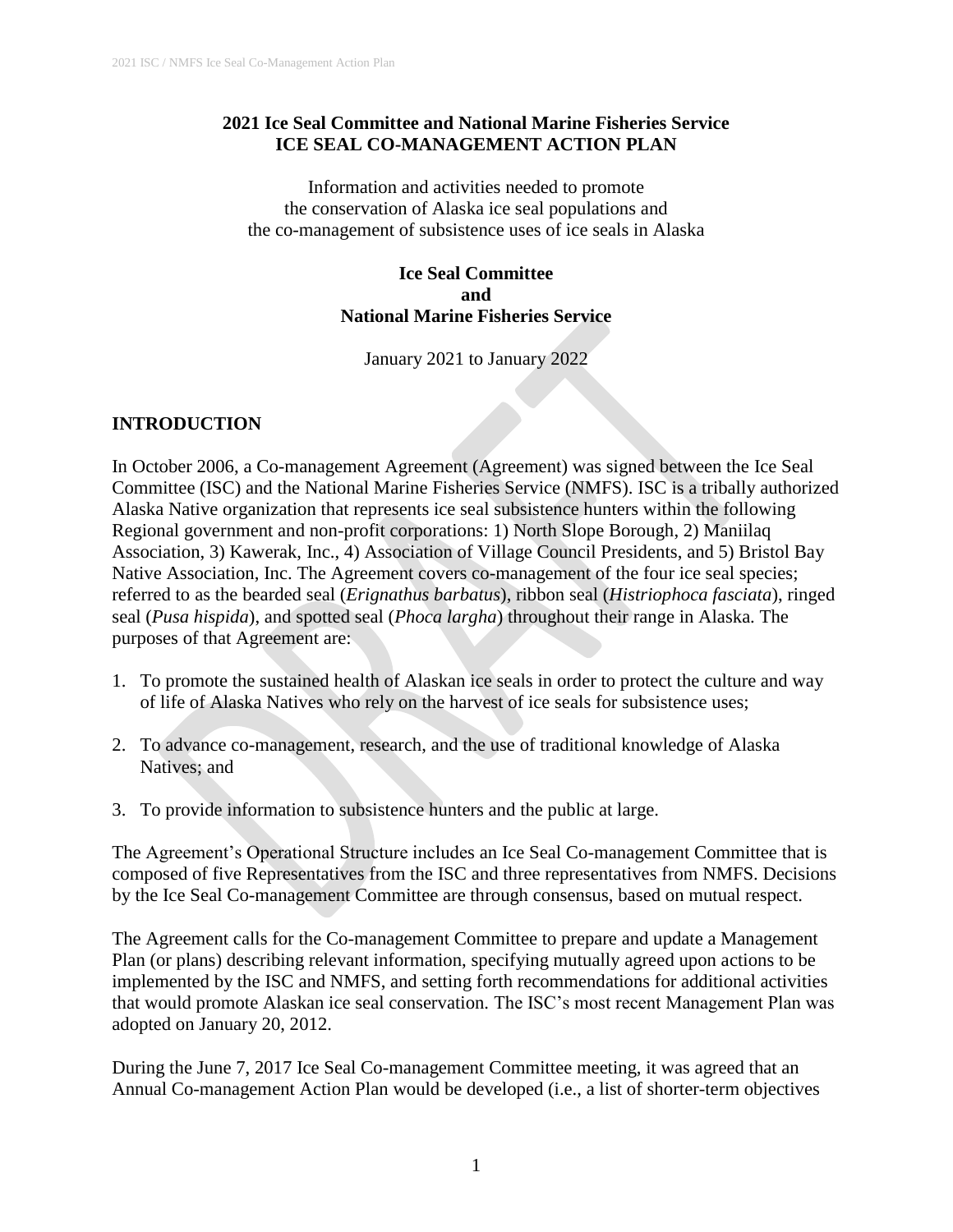that the ISC and NMFS intend to accomplish during the year). The Annual Co-management Action Plan will support the longer-term goals discussed in the 2012 Management Plan, and will be reviewed and updated at the annual Co-management Committee meetings.

# **PURPOSE OF THE ACTION PLAN**

This Action Plan will describe the tasks each party intends to accomplish during 2021 in support of our co-management partnership. A key to a successful partnership is to incorporate the spirit and intent of co-management by building trust and by establishing close cooperation, shared responsibility, and communication between the ISC and NMFS. Decisions are shared and made through consensus, based on mutual respect and understanding of each other's cultural perspective. All representatives are responsible for proposing updates to the new annual Action Plan for discussion and review by the Co-management Committee.

This Action Plan will specify joint and separate management and research actions to be taken by the ISC and NMFS related to the conservation and management of subsistence uses of ice seals. The Action Plan will be evaluated and updated on an annual basis, and could include actions in the following categories: 1) population monitoring, 2) harvest management, 3) education and outreach, and 4) research recommendations.

For each subject area the Action Plan presents 1) issue(s) of concern, 2) input received from the participants, 3) actions that will be taken or are proposed to satisfy the issue, and 4) the lead partner responsible for the action. Actions are to be updated and revised annually, leading to summaries for the prior years. This will give both parties a mechanism to evaluate the performance and merit of all agreed upon actions. The period for this Action Plan is the twelve months succeeding the ISC annual meeting (February 2021 to February 2022).

To achieve its conservation goals, it is fundamentally important that the Co-management Committee have access to accurate information on ice seal populations throughout their habitats. There are several sources for such information, including scientific information and local and traditional knowledge.

Current information about bearded seal s found at: <https://repository.library.noaa.gov/view/noaa/18114> [https://www.afsc.noaa.gov/nmml/species/species\\_bearded.php](https://www.afsc.noaa.gov/nmml/species/species_bearded.php) <https://www.fisheries.noaa.gov/species/bearded-seal>

Current information about ribbon seal is found at: <https://repository.library.noaa.gov/view/noaa/18114> <http://www.nmfs.noaa.gov/pr/species/mammals/seals/ribbon-seal.htm> <https://www.fisheries.noaa.gov/species/ribbon-seal>

Current information about ringed seal is found at: <https://repository.library.noaa.gov/view/noaa/18114> <http://www.nmfs.noaa.gov/pr/species/mammals/seals/ringed-seal.html> <https://www.fisheries.noaa.gov/species/ringed-seal>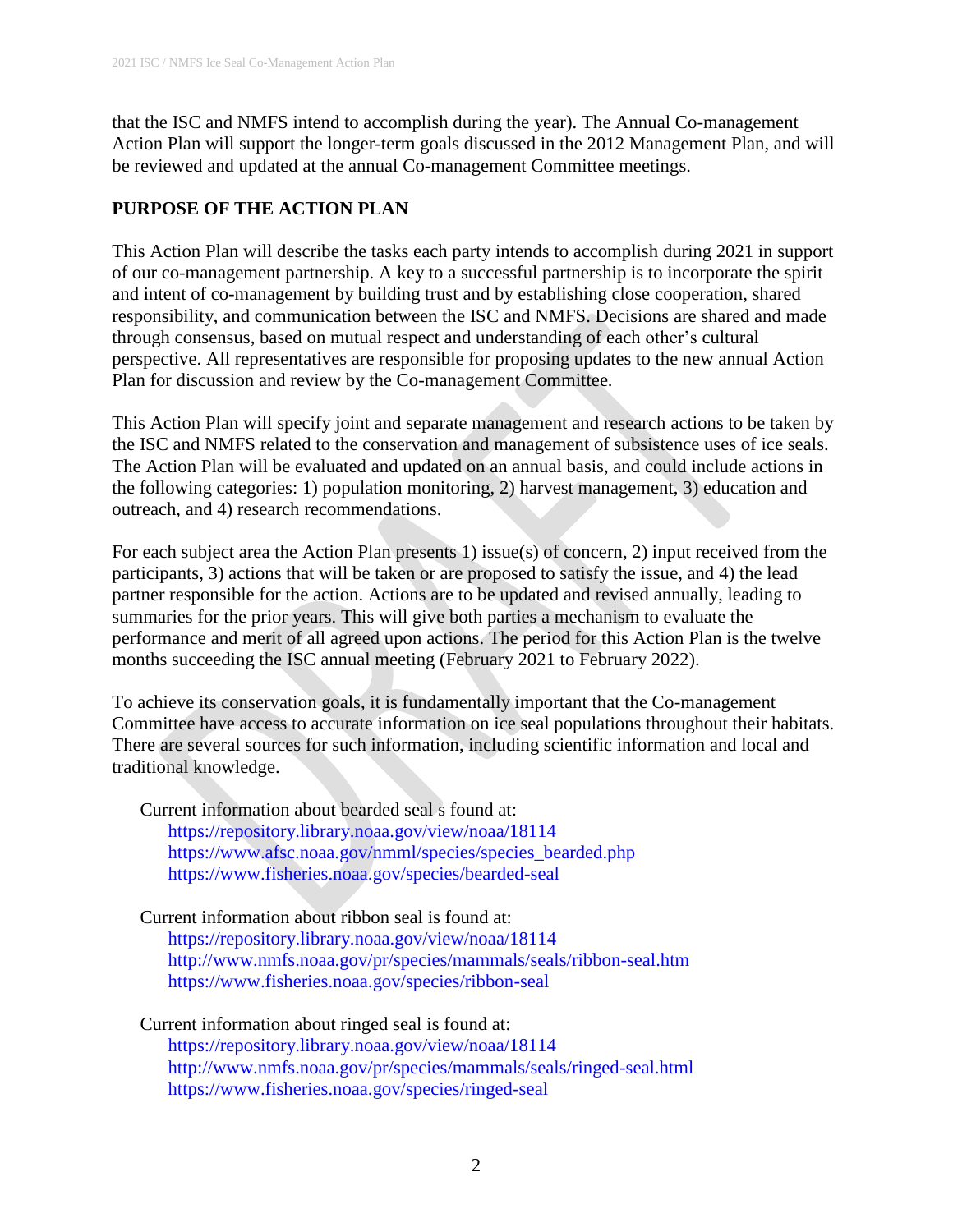Current information about spotted seal is found at: <https://repository.library.noaa.gov/view/noaa/18114> <http://www.nmfs.noaa.gov/pr/species/mammals/seals/spotted-seal.html> <https://www.fisheries.noaa.gov/species/spotted-seal>

Current information about all four ice seals is found at: <https://www.iceseals.org/read-more-about>

# **1. POPULATION MONITORING**

Population monitoring is necessary for ice seal management. Population monitoring is important to track demographics, habitat use, movement patterns, and other population effects. Effective population monitoring involves evaluating the best available information on the following topics: 1) population abundance, by sub-areas if possible, including aspects such as abundance trends, age structure, vital rates, and indices of physical condition; 2) habitat use and seasonal movements, including information on preferred haul-out areas, foraging areas, and prey composition; and 3) sources of mortality, including the extent, location, nature, and timing, of such mortality.

## **A. Estimate abundance and trends**

#### **NEED**

Determine the abundance (size) and trends of the four ice seal populations. Abundance information is fundamentally important to conserve and co-manage subsistence use of ice seals in Alaska.

## **ISC input**

The ISC needs this information to better understand ice seal population status.

## **NMFS input**

NMFS is mandated by law to provide abundance estimates in stock assessment reports. Results from the NMFS Marine Mammal Lab (MML) surveys will be shared with the ISC and posted on the new ISC and MML websites: <https://www.iceseals.org/read-more-about> <https://www.afsc.noaa.gov/NMML/>

## **ACTION – 1** *(Lead: MML)*

In 2021 MML will conduct surveys, in collaboration with US Fish and Wildlife Service, on ice seals and polar bears. They will survey the sea ice covered portions of the Beaufort Sea during mid-April to mid-June.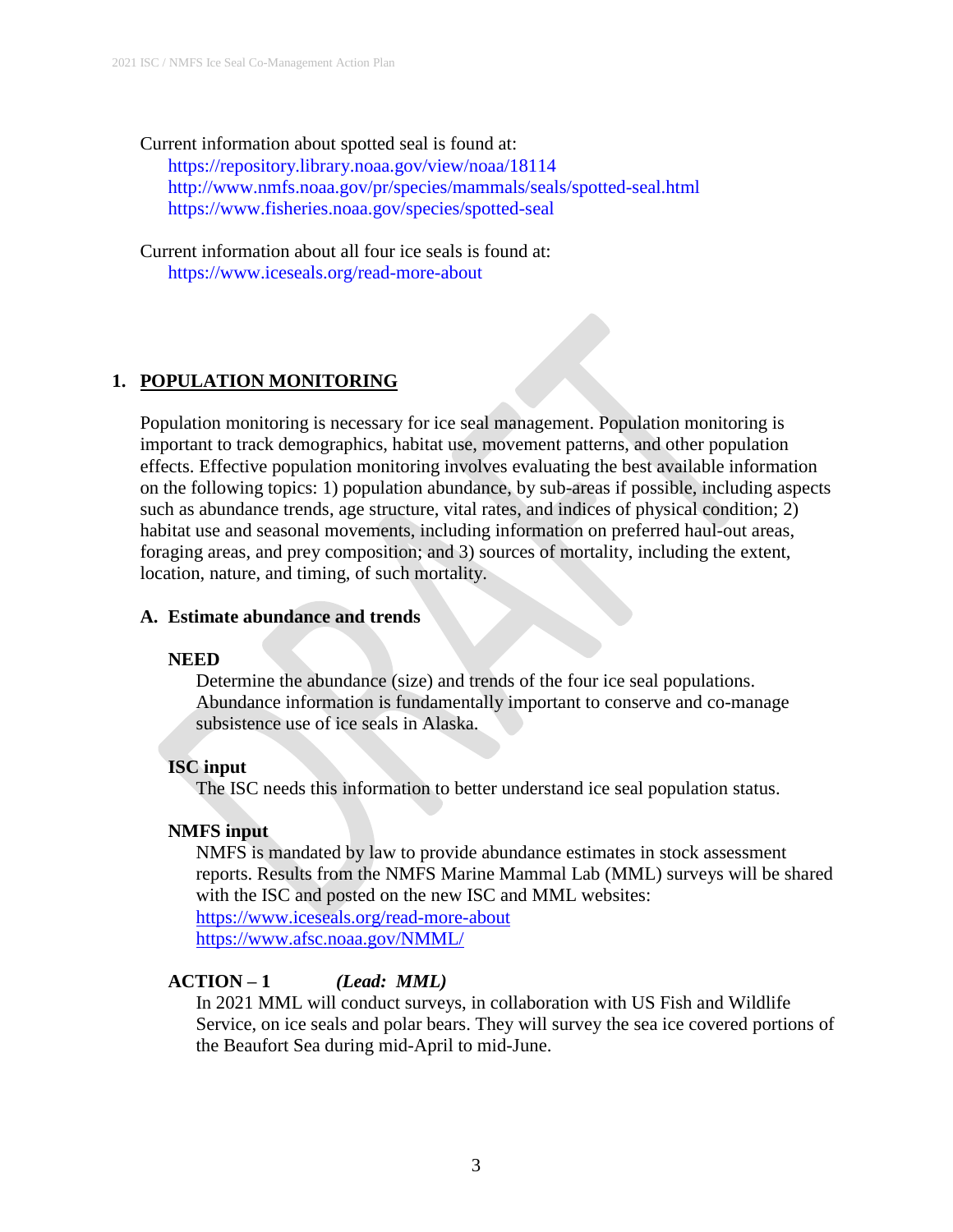#### **B. Use Alaska Native local ecological knowledge in population monitoring**.

#### **NEED**

Alaska Native hunters have frequent contact with bearded, ribbon, ringed, and spotted seals in their natural environment. These observations and traditional knowledge insights can help with population monitoring. Scientific population monitoring, by definition, involves a time series of counts, and the comparability of these counts requires a standardized effort. Monitoring by local community members and hunters may be based on current observations, frequency of encounters, recollection, and use of the seals. Quantifying the observations of ice seals by Native hunters, as well as Sentinels, would substantially contribute to population monitoring. This information could help develop analyses to compare this observational information to other data.

#### **ISC input**

Many factors influence ice seal populations and subsistence use, therefore, more information (recent and year round) is valuable to understanding patterns and trends in ice seal abundance and movement. The ISC has a questionnaire on their new website [\(https://www.iceseals.org/read-more-about\)](https://www.iceseals.org/read-more-about) that allows the ISC, ice seal hunters, community members, researchers, and others to record observations that will be added to a database.

During the ISC Co-management Committee meetings, the ISC representatives will include information on ice conditions and weather, and how that affected seal behavior and therefore, hunting methods and success. Any new information would be added to the ISC website.

Hunters have to adjust to change. Ice seals can use different habitats, likely following prey and necessary haul-out areas. Shifting migrations, die-offs of other species (ex., birds, fish), age class die offs (ex., ice seal pups), harmful algal blooms, and warming Arctic waters, indicate changes to the Arctic and subarctic habitats preferred by ice seals.

## **NMFS input**

NMFS conducts abundance surveys for ice seals. NMFS reports will incorporate subsistence hunters' impressions and observations about ice seal trends in abundance and changes in distribution. This information is very useful as a proxy or supplement to the quantitative, scientific surveys.

## **ACTION – 1** *(Lead: ISC, with NMFS input as needed)*

In 2021, NMFS will work with the ISC Executive Manager and the North Slope Borough, who currently have a successful observational database, to develop a draft format for the questionnaire that could be used by ISC members to capture ice seal opportunistic observations (questionnaire). The ISC Co-management Committee will review the draft questionnaire with the goal of finalizing this draft at the 2022 Comanagement Committee meeting.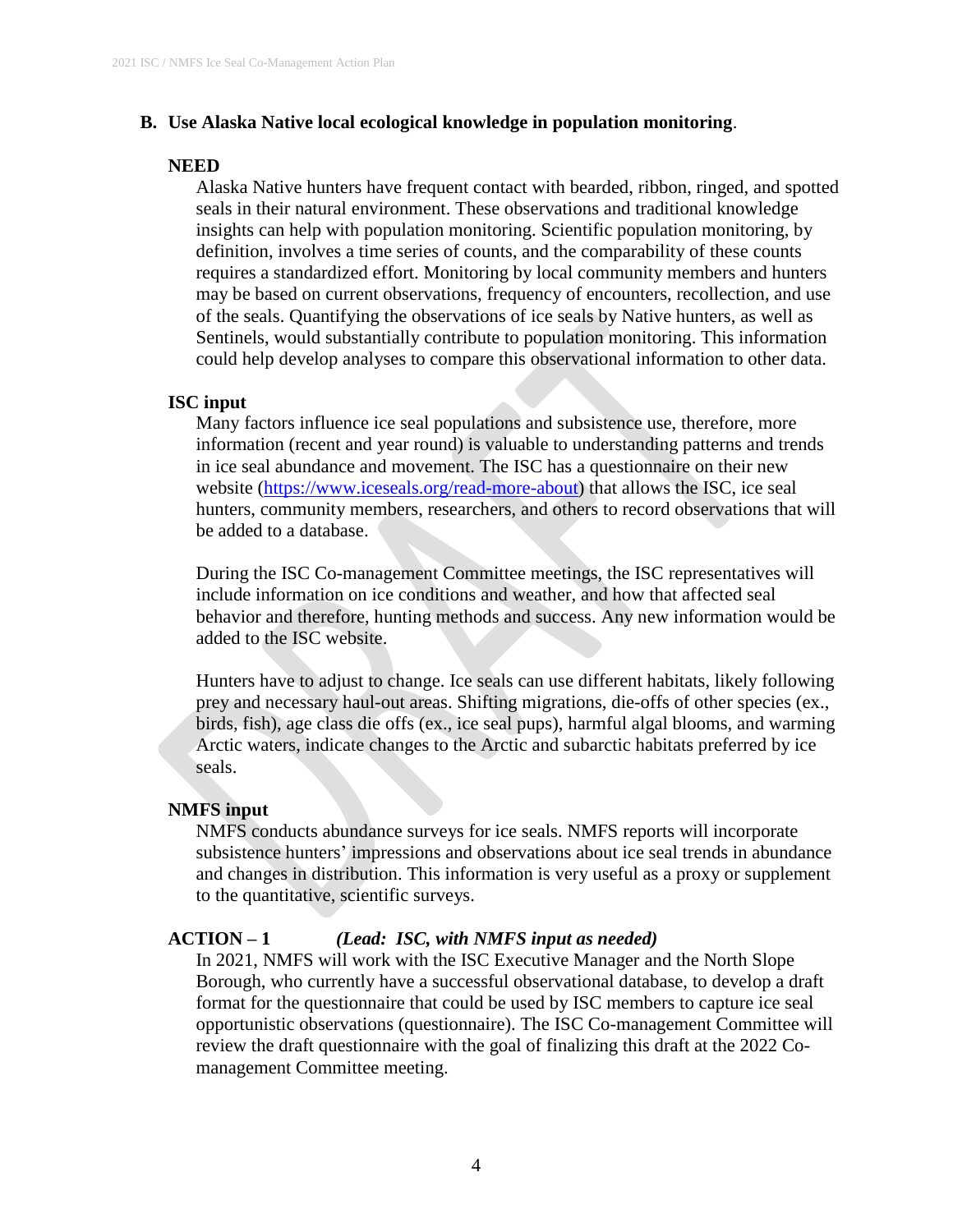## Reminders:

- Regions are distinctively different, so questionnaires may be different for each region or for nearby villages. Each village has its own unique experience.
- Coordinate with other entities (Alaska Department of Fish and Game, Maniilaq Association, North Slope Borough) to see what pertinent information is available to incorporate into a usable format for the ISC.
- Document changes in animal health (bad odors, hairless, mortalities, sick, and tumors).
- It might take several years for the collected ice seal harvest information to be of value to the ISC and NMFS.

Once the questionnaires are completed on the ISC website, the ISC and MML will work together to summarize the information from hunters on ice seal trends and availability in their regions.

# **ACTION – 2** *(Lead: ISC)*

ISC representatives will complete the questionnaires posted on the ISC website. Ice seal hunters, community members, researches, and other interested parties will also complete the questionnaire with ice seal and ice seal habitat observations. This information will be annually summarized and reported to the ISC and incorporated into the minutes. The focus on this shared information should be on ISC representatives reporting observations that highlight unusual occurrences or that indicate change(s) in the marine environment.

The collection of marine mammal observations from ISC members will expand to other hunter households. The ISC could increase their outreach through the ISC representatives collecting additional information from other hunters and their government and non-profit corporations.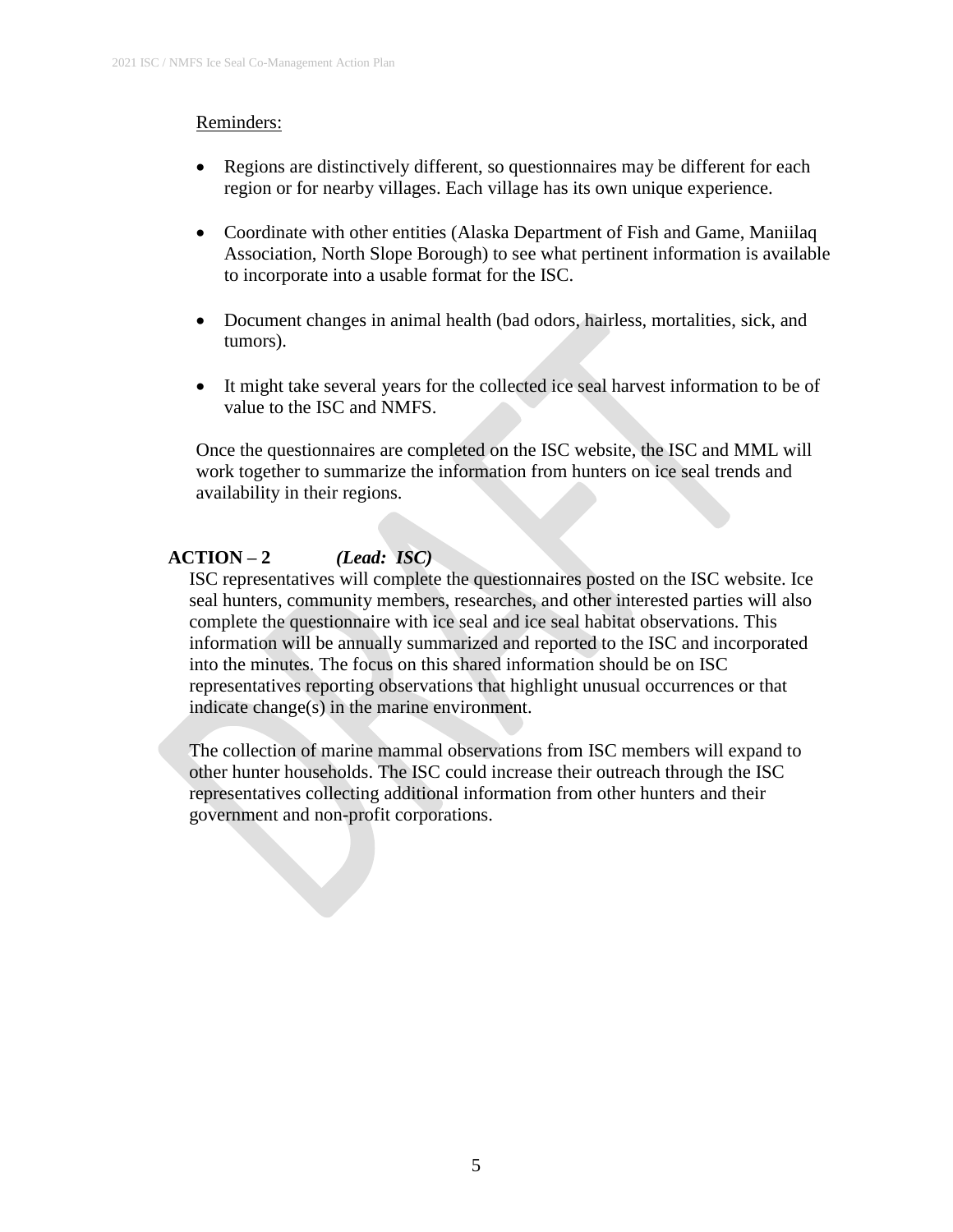# **2. HARVEST MANAGEMENT**

To ensure sustainable subsistence uses, the ISC and NMFS need information regarding the number of ice seals harvested, number of ice seals struck and lost, age and sex composition, and condition of the seals taken in the harvest.

Effective harvest management may also include encouraging the development of local and/or regional harvest management plans that reflect local harvest practices to ensure that ice seals are used for subsistence in a sustainable and non-wasteful manner.

#### **A. Subsistence harvest monitoring**

#### **NEED**

In addition to supporting sustainable subsistence uses to meet the nutritional needs of the ISC communities, accurate harvest counts, including struck and lost estimates, are relevant human caused mortality sources to be included in the annual NMFS stock assessment reports.

#### **ISC input**

Harvest monitoring is most successful when implemented at the local level.

## **NMFS Input**

Harvest monitoring through periodic retrospective surveys in villages represented by ISC is valuable. This information would help NMFS ensure that subsistence harvests do not have population-level consequences.

## **ACTION - 1** *(Lead: ISC)*

ISC will continue to work with local hunters and villages to develop a local real-time or other harvest-monitoring program. The ISC will create a budget for a harvestmonitoring proposal to submit to NMFS for 2021 funding.

## **ACTION – 2** *(Lead: ISC, with NMFS input if needed)*

NMFS will provide input, as requested, to assist the ISC with developing ice seal harvest-monitoring plans.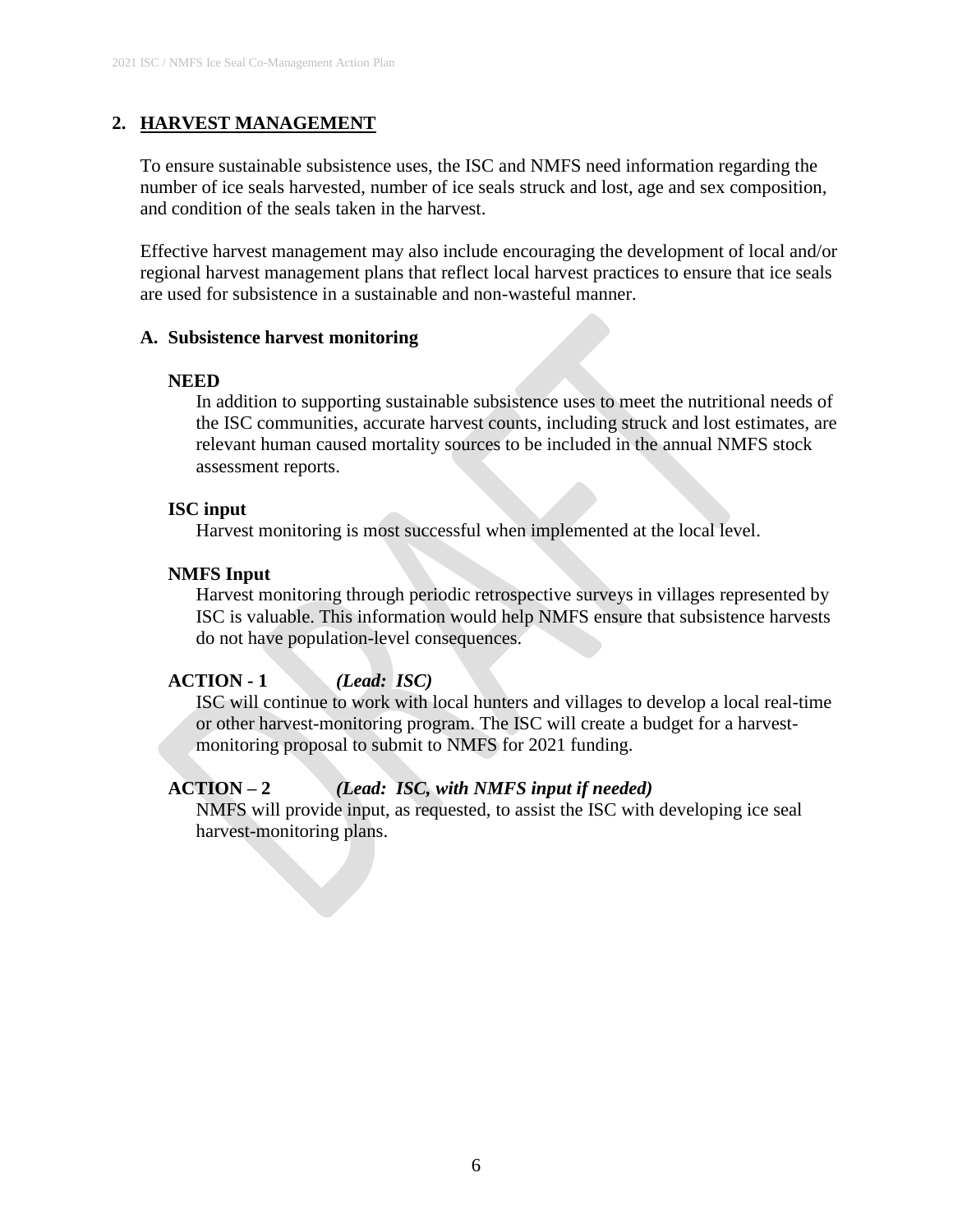# **3. ICE SEAL STRANDINGS and UNUSUAL MORTALITIES**

#### **A. Estimate stranding events for ice seals**

#### **NEED**

NMFS coordinates the Alaska Marine Mammal Stranding Network and has limited participation in the ISC regions. Volunteers participate in the marine mammal stranding network by reporting live and dead marine mammal stranding observations and, when practical, assisting with responses. Stranding response may include data collection, handling, photographing, and/or tissue sampling. Marine mammal(s) entangled in debris is a 'stranding event'. Documenting and reporting of stranded ice seals is valuable to their management and the conservation.

#### **ISC input**

ISC hunters and representatives will report live and dead stranded animals to NMFS or to the local Stranding Agreement holders: Dr. Raphaela Stimmelmayr (NSB) and Ms. Gay Sheffield (NOAA Sea Grant, Marine Advisory Agent).

# **NMFS input**

Will continue to provide information and support to the ISC communities on marine mammal strandings. Will respond to all stranding reports. Will work with local stranding network members and volunteers to respond to ice seal strandings and collect samples.

# **ACTION – 1** *(Lead: NMFS)*

NMFS will investigate (data collection, necropsy, analyses) the health of these stranded ice seals. NMFS will provide equipment and funds (to the extent available) for ISC representatives and hunters to send seal carcasses to veterinarians for examination and analysis (necropsies, sampling, labs. etc.). NMFS will continue to provide information from the stranding program to the ISC, Alaska Native Tribal Health Consortium, and pertinent state agencies.

## **ACTION – 2** *(Lead: ISC, working with NMFS)*

The ISC will disseminate the stranding hotline number to ice seals hunters and community members. The ICE will take steps to encourage and support ISC representatives and community members to document and report marine mammal strandings to the NMFS hotline (877-925-7773).

## **ACTION – 3** *(Lead: ISC, working with NMFS)*

ISC hunters will prioritize reporting seals that appear to be sick to the Alaska Marine Mammal Stranding Network. The ISC hunters will coordinate with NMFS to have those seals examined and/or necropsied by veterinarians